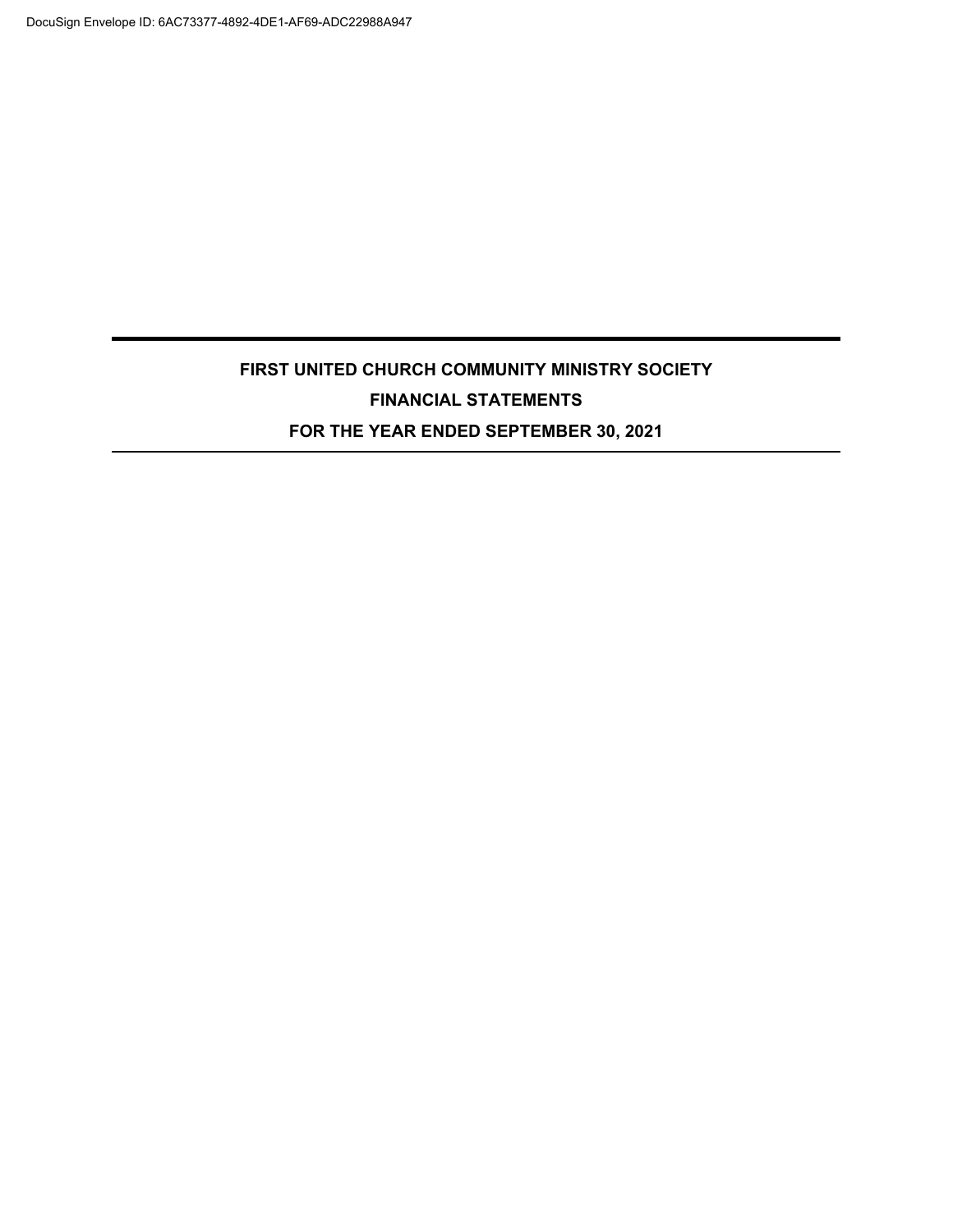

17th floor, 1030 West Georgia St., Vancouver, BC, Canada V6E 2Y3 Tel: 604. 714. 3600 Fax: 604. 714. 3669 Web: manningelliott.com

### **INDEPENDENT AUDITORS' REPORT**

To the Members of First United Church Community Ministry Society

Report on the Financial Statements

#### Qualified Opinion

We have audited the financial statements of First United Church Community Ministry Society (the "Society"), which comprise the statement of financial position as at September 30, 2021, and the statements of changes in net assets, operations and cash flows for the year then ended, and notes to the financial statements, including a summary of significant accounting policies.

In our opinion, except for the possible effects of the matter described in the *Basis for Qualified Opinion* section of our report, the accompanying financial statements present fairly, in all material respects, the financial position of the Society as at September 30, 2021, and the results of its operations and cash flows for the year then ended in accordance with Canadian accounting standards for not-for-profit organizations.

#### Basis for Qualified Opinion

In common with many charitable organizations, the Society derives revenue from donations, the completeness of which is not susceptible to satisfactory audit verification. Accordingly, our verification of donation revenue was limited to the amounts recorded in the records of the Society and we were unable to determine whether any adjustments might be necessary to donation revenue, excess (deficiency) of revenues over expenses, and cash flows from operations for the year ended September 30, 2021 and period ended September 30, 2020, total assets as at September 30, 2021 and September 30, 2020, and net assets at both the beginning and end of September 30, 2021 and September 30, 2020. Our audit opinion on the financial statements for the period ended September 30, 2020 also contained a qualification because of this matter.

We conducted our audit in accordance with Canadian generally accepted auditing standards. Our responsibilities under those standards are further described in the *Auditors' Responsibilities for the Audit of the Financial Statements* section of our report. We are independent of the Society in accordance with ethical requirements that are relevant to our audit of the financial statements in Canada, and we have fulfilled our other ethical responsibilities in accordance with these requirements. We believe that the audit evidence we have obtained is sufficient and appropriate to provide a basis for our qualified audit opinion.

Responsibilities of Management and Those Charged with Governance for the Financial Statements

Management is responsible for the preparation and fair presentation of the financial statements in accordance with Canadian accounting standards for not-for-profit organizations, and for such internal control as management determines is necessary to enable the preparation of financial statements that are free from material misstatement, whether due to fraud or error.

In preparing the financial statements, management is responsible for assessing the Society's ability to continue as a going concern, disclosing, as applicable, matters related to going concern and using the going concern basis of accounting unless management either intends to liquidate the Society or to cease operations, or has no realistic alternative but to do so.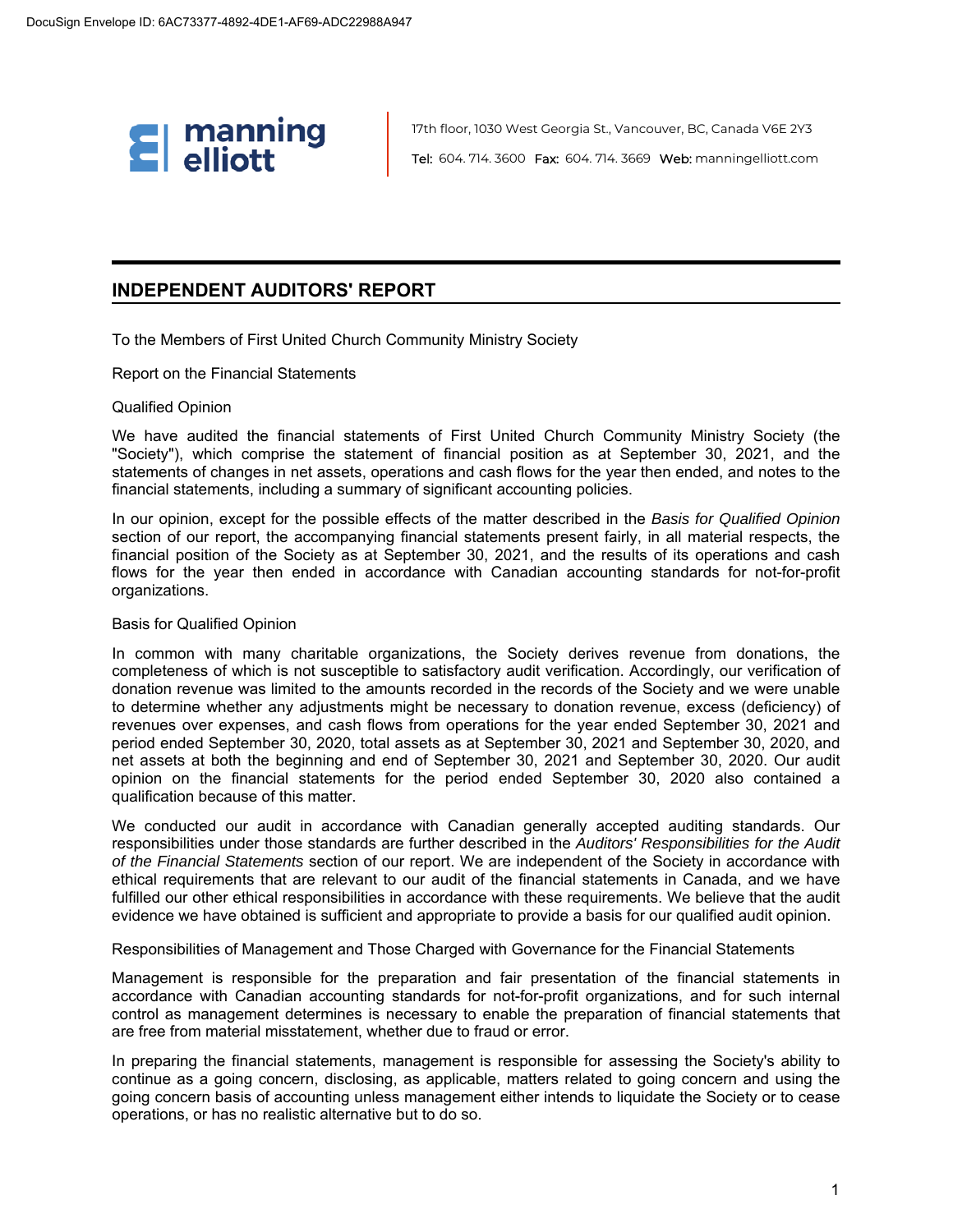

17th floor, 1030 West Georgia St., Vancouver, BC, Canada V6E 2Y3 Tel: 604. 714. 3600 Fax: 604. 714. 3669 Web: manningelliott.com

### **INDEPENDENT AUDITORS' REPORT**

Those charged with governance are responsible for overseeing the Society's financial reporting process.

Auditors' Responsibilities for the Audit of the Financial Statements

Our objectives are to obtain reasonable assurance about whether the financial statements as a whole are free from material misstatement, whether due to fraud or error, and to issue an auditors' report that includes our opinion. Reasonable assurance is a high level of assurance, but is not a guarantee that an audit conducted in accordance with Canadian generally accepted auditing standards will always detect a material misstatement when it exists. Misstatements can arise from fraud or error and are considered material if, individually or in the aggregate, they could reasonably be expected to influence the economic decisions of users taken on the basis of these financial statements.

As part of an audit in accordance with Canadian generally accepted auditing standards, we exercise professional judgment and maintain professional skepticism throughout the audit. We also:

- Identify and assess the risks of material misstatement of the financial statements, whether due to fraud or error, design and perform audit procedures responsive to those risks, and obtain audit evidence that is sufficient and appropriate to provide a basis for our opinion. The risk of not detecting a material misstatement resulting from fraud is higher than for one resulting from error, as fraud may involve collusion, forgery, intentional omissions, misrepresentations, or the override of internal control.
- Obtain an understanding of internal control relevant to the audit in order to design audit procedures that are appropriate in the circumstances, but not for the purpose of expressing an opinion on the effectiveness of the Society's internal control.
- Evaluate the appropriateness of accounting policies used and the reasonableness of accounting estimates and related disclosures made by management.
- Conclude on the appropriateness of management's use of the going concern basis of accounting and, based on the audit evidence obtained, whether a material uncertainty exists related to events or conditions that may cast significant doubt on the Society's ability to continue as a going concern. If we conclude that a material uncertainty exists, we are required to draw attention in our auditors' report to the related disclosures in the financial statements or, if such disclosures are inadequate, to modify our opinion. Our conclusions are based on the audit evidence obtained up to the date of our auditors' report. However, future events or conditions may cause the Society to cease to continue as a going concern.
- Evaluate the overall presentation, structure and content of the financial statements, including the disclosures, and whether the financial statements represent the underlying transactions and events in a manner that achieves fair presentation.

We communicate with those charged with governance regarding, among other matters, the planned scope and timing of the audit and significant audit findings, including any significant deficiencies in internal control that we identify during our audit.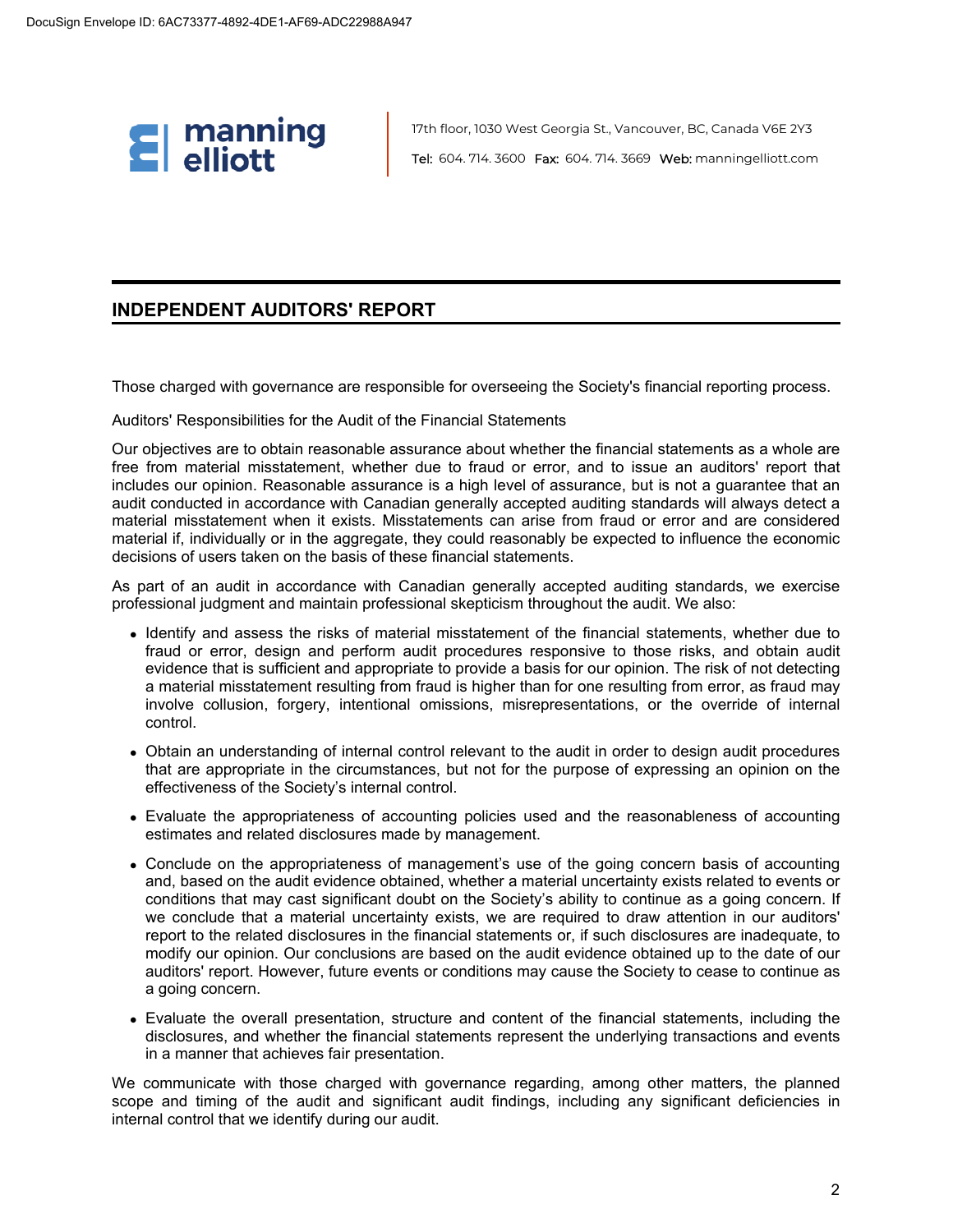

17th floor, 1030 West Georgia St., Vancouver, BC, Canada V6E 2Y3 Tel: 604. 714. 3600 Fax: 604. 714. 3669 Web: manningelliott.com

### **INDEPENDENT AUDITORS' REPORT**

Report on Other Legal and Regulatory Requirements

As required by the British Columbia Society Act, we report that, in our opinion, the accounting policies applied in preparing and presenting the financial statements in accordance with Canadian accounting standards for not-for-profit organizations have been applied on a basis consistent with that of the preceding year.

Manning Elliott LLP

Chartered Professional Accountants Vancouver, British Columbia March 1, 2022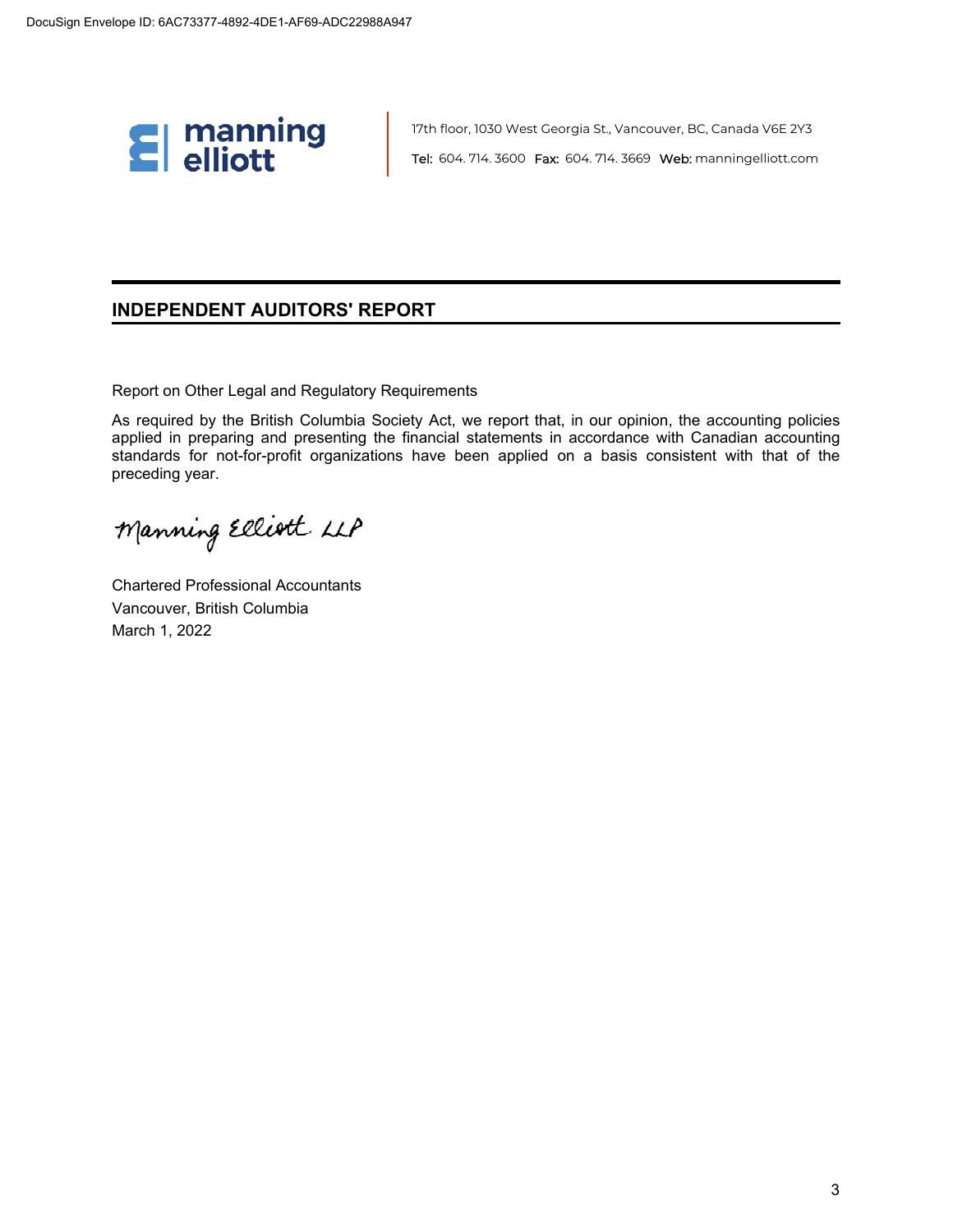### **FIRST UNITED CHURCH COMMUNITY MINISTRY SOCIET Y STATEMENT OF FINANCIAL POSITIONAS AT SEPTEMBER 30, 2021**

|                                                  | Operating       | Redevelopment   | Internally<br>restricted | 2021                | 2020                      |
|--------------------------------------------------|-----------------|-----------------|--------------------------|---------------------|---------------------------|
| <b>ASSETS</b>                                    |                 |                 |                          |                     |                           |
| <b>CURRENT</b><br>Cash<br>Term deposits          | \$<br>538,197   | 2,239,229<br>\$ | \$<br>-                  | \$<br>2,777,426     | 1,250,855<br>\$<br>50,000 |
| Investments (Notes 3, 11)<br>Accounts receivable | 81,020          | 650             | 1,056,416                | 1,056,416<br>81,670 | 1,008,635<br>153,694      |
| Due from related party (Note 4)<br>Inventory     | 323,252         |                 | $\overline{\phantom{a}}$ | 323,252             | 86,430<br>2,416           |
| Prepaid expenses                                 | 5,971           | 20,534          | ۰                        | 26,505              | 18,747                    |
|                                                  | 948,440         | 2,260,413       | 1,056,416                | 4,265,269           | 2,570,777                 |
| CAPITAL ASSETS (Note 5)                          | 8,695,771       | 699,278         |                          | 9,395,049           | 8,894,787                 |
| DEVELOPMENT COSTS (Note 6)                       |                 | 1,711,941       |                          | 1,711,941           | 609,540                   |
|                                                  | 9,644,211<br>\$ | 4,671,632<br>\$ | 1,056,416<br>\$.         | \$15,372,259        | \$12,075,104              |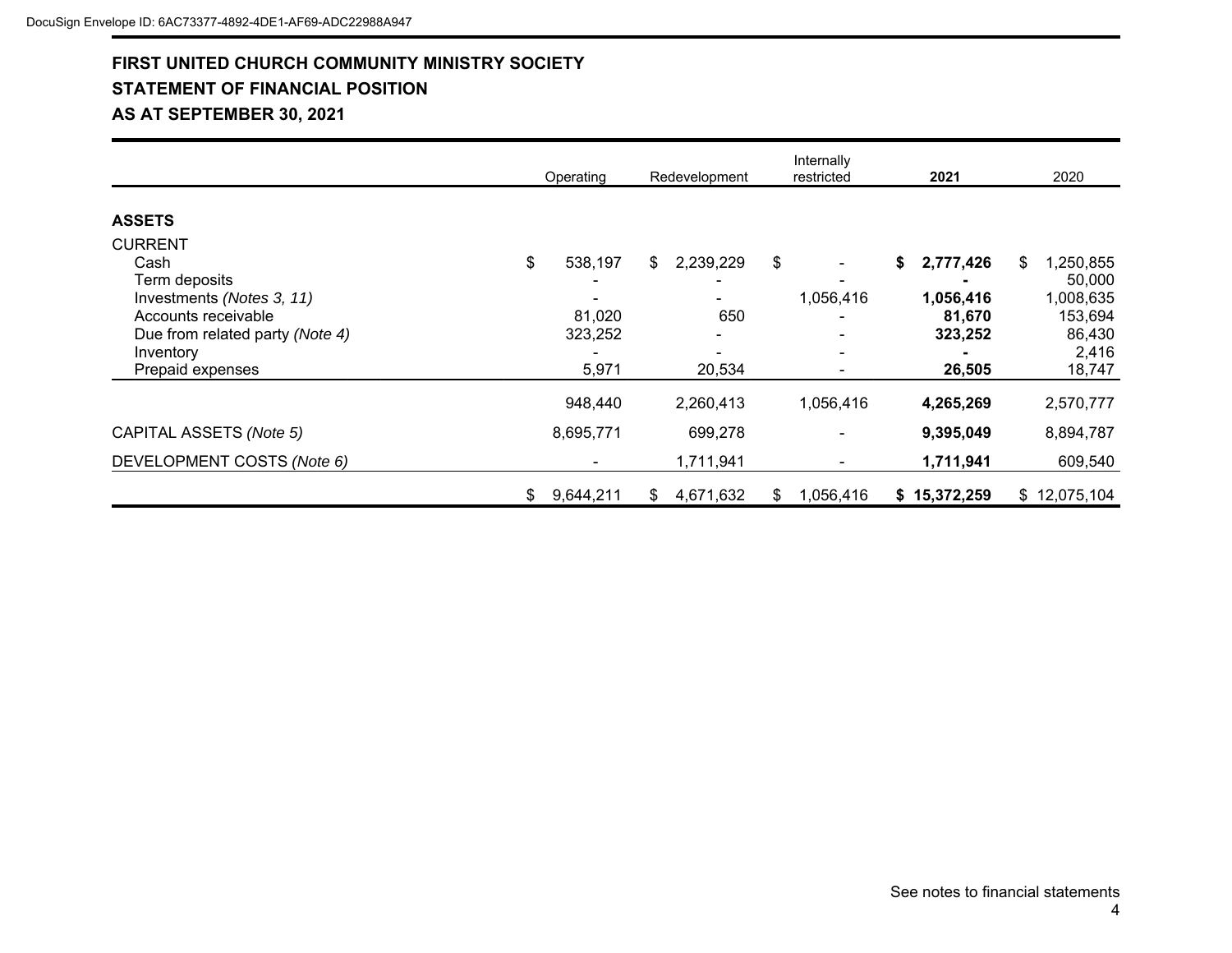## **FIRST UNITED CHURCH COMMUNITY MINISTRY SOCIET Y STATEMENT OF FINANCIAL POSITIONAS AT SEPTEMBER 30, 2021**

|                                                                 | Operating       |                | Redevelopment |     | Internally<br>restricted     | 2021          | 2020          |
|-----------------------------------------------------------------|-----------------|----------------|---------------|-----|------------------------------|---------------|---------------|
| <b>LIABILITIES</b>                                              |                 |                |               |     |                              |               |               |
| <b>CURRENT</b>                                                  |                 |                |               |     |                              |               |               |
| Accounts payable and accrued liabilities                        | \$<br>363,509   | $\mathfrak{L}$ | 243,586       | \$  |                              | \$<br>607,095 | \$<br>511,145 |
| Government remittances payable                                  | 33,521          |                |               |     |                              | 33,521        | 45,535        |
| Deferred revenue (Note 7)                                       | 244,296         |                |               |     |                              | 244,296       | 298,359       |
|                                                                 | 641,326         |                | 243,586       |     |                              | 884,912       | 855,039       |
| DEFERRED CONTRIBUTIONS RELATED TO CAPITAL<br>ASSETS (Note 8)    | 434,252         |                |               |     |                              | 434,252       | 595,919       |
| DEFERRED CONTRIBUTIONS RELATED TO<br>DEVELOPMENT COSTS (Note 9) |                 |                | 4,428,046     |     |                              | 4,428,046     | 1,312,931     |
| <b>ADMINISTERED FUNDS</b>                                       |                 |                |               |     | $\qquad \qquad \blacksquare$ |               | 80,645        |
|                                                                 | 1,075,578       |                | 4,671,632     |     |                              | 5,747,210     | 2,844,534     |
| <b>NET ASSETS</b>                                               | 8,568,633       |                |               |     | 1,056,416                    | 9,625,049     | 9,230,570     |
|                                                                 | \$<br>9,644,211 |                | \$4,671,632   | \$. | 1,056,416                    | \$15,372,259  | \$12,075,104  |

OPERATING LEASE COMMITMENTS *(Note 12)*

## **ON BEHALF OF THE BOARD**

\_\_\_\_\_\_\_\_\_\_\_\_\_\_\_\_\_\_\_\_\_\_\_\_\_\_\_\_\_ *Director* 

-DocuSigned by:

\_\_\_\_\_\_\_\_\_\_\_\_\_\_\_\_\_\_\_\_\_\_\_\_\_\_\_\_\_ *Director* 

—<br>—1E3F375FDFAF40B...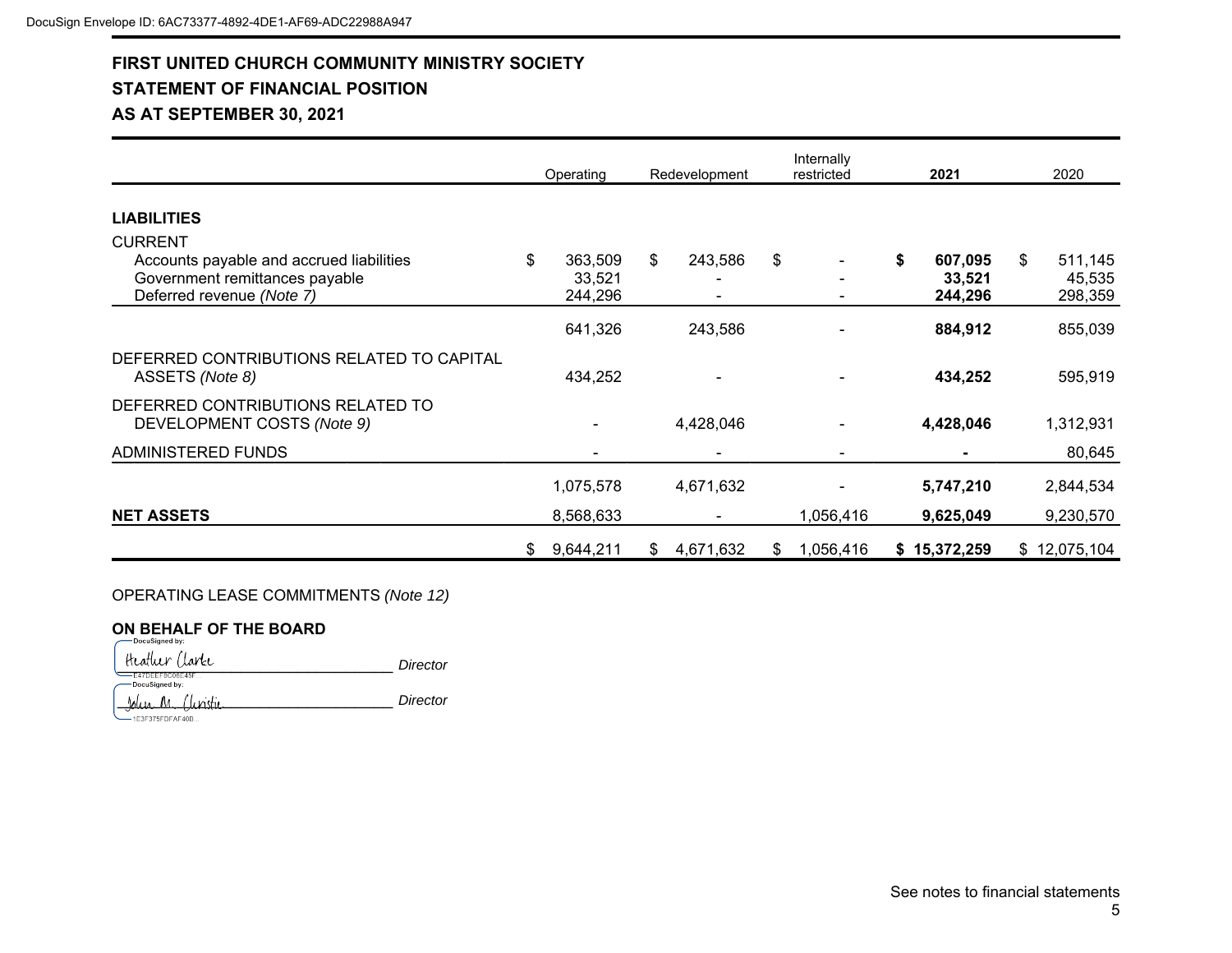## **FIRST UNITED CHURCH COMMUNITY MINISTRY SOCIET Y STATEMENT OF CHANGES IN NET ASSETSFOR THE YEAR ENDED SEPTEMBER 30, 2021**

|                                                              |    | Operating | Redevelopment                  | Internally<br>restricted |                          | 2021<br>12 months |           | 2020<br>9 months |           |
|--------------------------------------------------------------|----|-----------|--------------------------------|--------------------------|--------------------------|-------------------|-----------|------------------|-----------|
| NET ASSETS - BEGINNING OF YEAR                               | S. | 8,243,814 | \$<br>$\overline{\phantom{a}}$ | \$                       | 986,756                  | S                 | 9,230,570 | S                | 1,040,834 |
| Excess (deficiency) of revenue over expenses<br>for the year |    | 324,819   |                                |                          | 69,660                   |                   | 394,479   |                  | (34, 464) |
| Donated land (Note 5)                                        |    |           |                                |                          | $\overline{\phantom{0}}$ |                   |           |                  | 8,224,200 |
| NET ASSETS - END OF YEAR                                     |    | 8,568,633 | \$                             |                          | 1,056,416                |                   | 9,625,049 |                  | 9,230,570 |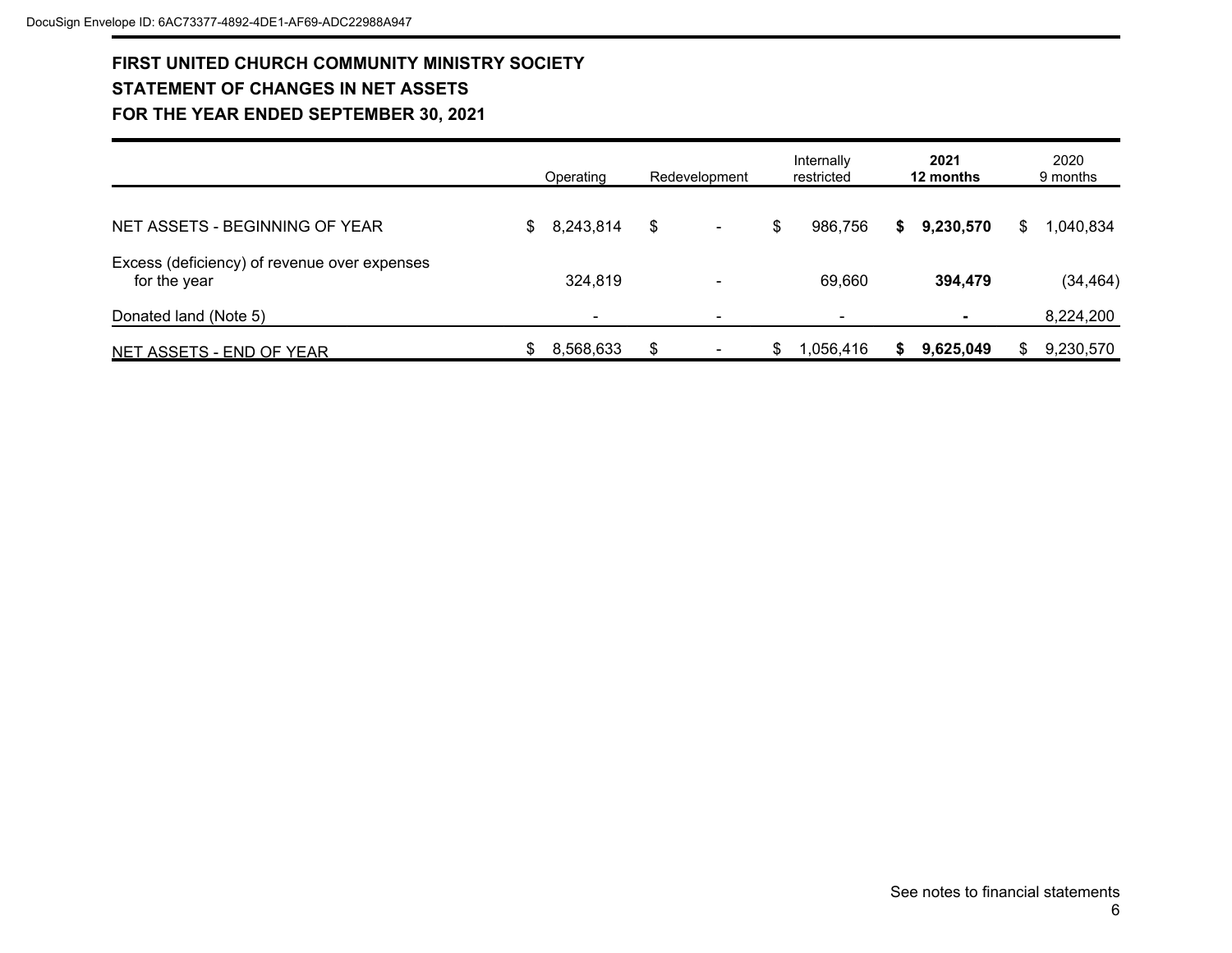## **FIRST UNITED CHURCH COMMUNITY MINISTRY SOCIETYSTATEMENT OF OPERATIONSFOR THE YEAR ENDED SEPTEMBER 30, 2021**

|                                                   | Operating       | Redevelopment  | Internally<br>restricted | 2021<br>12 months | 2020<br>9 months |
|---------------------------------------------------|-----------------|----------------|--------------------------|-------------------|------------------|
|                                                   |                 |                |                          |                   |                  |
| <b>REVENUE</b>                                    |                 |                |                          |                   |                  |
| BC Housing Management Commission (Schedule)       | 1,740,454<br>S. | \$             | \$                       | 1,740,454<br>S.   | 1,340,636<br>\$. |
| <b>Grants and Government funding</b>              | 1,506,990       |                |                          | 1,506,990         | 799,537          |
| Donations (Note 10)                               | 977,555         | 6,230          |                          | 983,785           | 557,513          |
| Amortization of deferred contributions related to |                 |                |                          |                   |                  |
| development costs (Note 9)                        |                 | 834,245        |                          | 834,245           |                  |
| Amortization of deferred contributions related to |                 |                |                          |                   |                  |
| capital assets (Note 8)                           | 161,667         | $\blacksquare$ |                          | 161,667           | 86,271           |
| Bequest funds received                            | 130,428         |                |                          | 130,428           | 10,000           |
| Sponsorships and fees                             | 79,648          |                |                          | 79,648            | 9,600            |
| Property management services (Note 4)             | 73,725          |                |                          | 73,725            | 82,500           |
| Special projects                                  | 23,185          |                |                          | 23,185            | 11,712           |
| Sundry income                                     | 7,679           |                |                          | 7,679             | 25,000           |
|                                                   |                 |                |                          |                   |                  |
|                                                   | 4,701,331       | 840,475        |                          | 5,541,806         | 2,922,769        |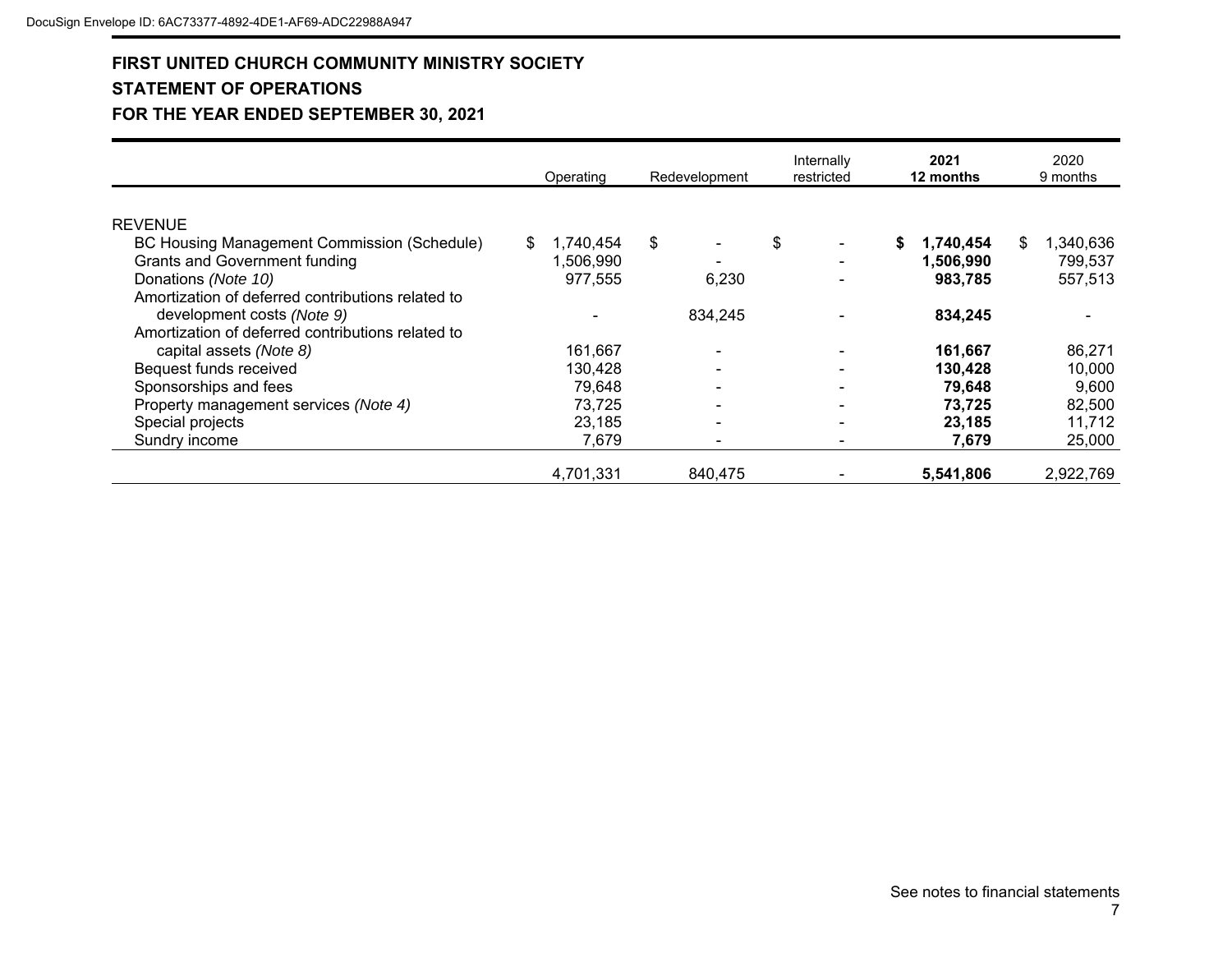## **FIRST UNITED CHURCH COMMUNITY MINISTRY SOCIETYSTATEMENT OF OPERATIONSFOR THE YEAR ENDED SEPTEMBER 30, 2021**

|                                         | Operating     | Redevelopment |       | Internally<br>restricted | 2021<br>12 months |           | 2020<br>9 months |
|-----------------------------------------|---------------|---------------|-------|--------------------------|-------------------|-----------|------------------|
| <b>EXPENSES</b>                         |               |               |       |                          |                   |           |                  |
| Salaries and benefits (Notes 4, 13, 14) | 3,347,859     | 304,800       |       |                          |                   | 3,652,659 | 2,261,690        |
| Office                                  | 251,551       | 79,014        |       |                          |                   | 330,565   | 155,024          |
| Amortization of capital assets          | 199,016       | 122,970       |       |                          |                   | 321,986   | 119,333          |
| Rent                                    |               | 167,839       |       |                          |                   | 167,839   |                  |
| General and program (Note 10)           | 182,040       |               |       |                          |                   | 182,040   | 154,327          |
| Repairs and maintenance - buildings     | 128,551       |               |       |                          |                   | 128,551   | 91,403           |
| <b>Utilities</b>                        | 64,854        | 4,458         |       |                          |                   | 69,312    | 46,158           |
| Fundraising                             | 60,375        |               |       |                          |                   | 60,375    | 12,905           |
| Insurance                               | 42,894        |               |       |                          |                   | 42,894    | 3,090            |
| Legal                                   | 27,110        | 7,066         |       |                          |                   | 34,176    | 13,913           |
| Professional fees                       | 32,133        | 155,272       |       |                          |                   | 187,405   | 74,984           |
| Telephone                               | 26,858        | 3,419         |       |                          |                   | 30,277    | 16,652           |
| Special projects                        | 8,745         |               |       |                          |                   | 8,745     | 10,967           |
| Repairs and maintenance - equipment     | 4,742         |               |       |                          |                   | 4,742     | 4,828            |
|                                         | 4,376,728     | 844,838       |       |                          |                   | 5,221,566 | 2,965,274        |
| EXCESS (DEFICIENCY) OF REVENUE OVER     |               |               |       |                          |                   |           |                  |
| <b>EXPENSES FROM OPERATIONS</b>         | 324,603       | (4, 363)      |       |                          |                   | 320,240   | (42, 505)        |
| OTHER INCOME (EXPENSES)                 |               |               |       |                          |                   |           |                  |
| Unrealized gain (loss) on investments   |               |               | (213) | 55,746                   |                   | 55,533    | (283, 719)       |
| Gain (loss) on sale of investments      | (188)         | 1,321         |       | 20,209                   |                   | 21,342    | 290,225          |
| Investment income                       | 404           | 3,255         |       | 562                      |                   | 4,221     | 9,083            |
| Investment management fees              |               |               |       | (6, 857)                 |                   | (6, 857)  | (7, 548)         |
|                                         | 216           | 4,363         |       | 69,660                   |                   | 74,239    | 8,041            |
| EXCESS (DEFICIENCY) OF REVENUE OVER     |               |               |       |                          |                   |           |                  |
| <b>EXPENSES FOR THE YEAR</b>            | \$<br>324,819 | \$            | \$    | 69,660                   | \$                | 394,479   | \$<br>(34, 464)  |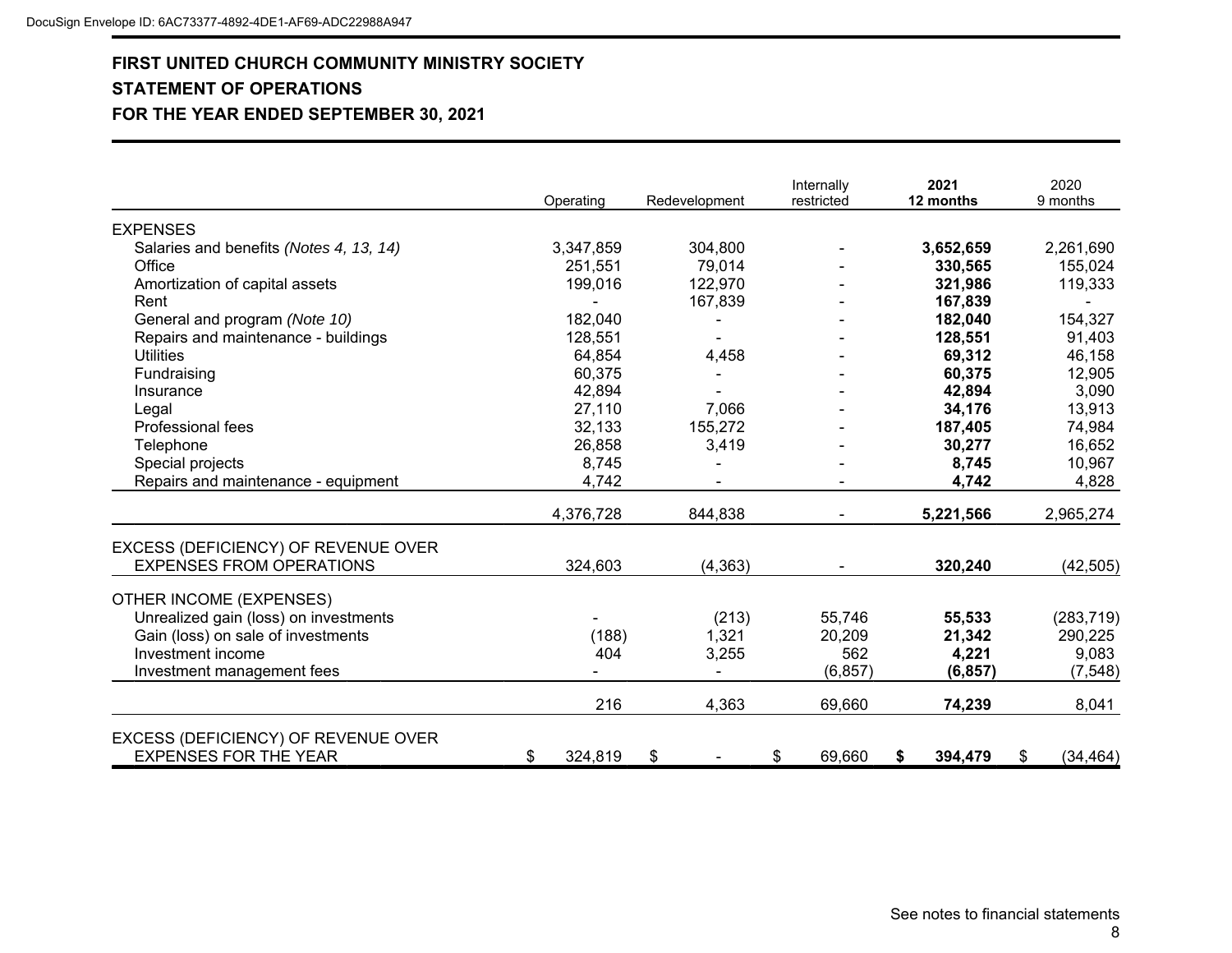### **FIRST UNITED CHURCH COMMUNITY MINISTRY SOCIETY STATEMENT OF CASH FLOWS FOR THE YEAR ENDED SEPTEMBER 30, 2021**

|                                                                             | 2021<br>12 months      | 2020<br>9 months   |
|-----------------------------------------------------------------------------|------------------------|--------------------|
|                                                                             |                        |                    |
| <b>OPERATING ACTIVITIES</b><br>Excess (deficiency) of revenue over expenses | \$<br>394,479          | \$<br>(34, 464)    |
| Items not affecting cash:                                                   |                        |                    |
| Amortization of deferred contributions related to development               |                        |                    |
| costs                                                                       | (834, 245)             |                    |
| Amortization of deferred contributions related to capital assets            | (161, 667)             | (86, 271)          |
| Amortization of capital assets<br>Unrealized (gain) loss on investments     | 321,986                | 119,333<br>283,719 |
| Gain on sale on investments                                                 | (55, 533)<br>(21, 342) | (290, 255)         |
|                                                                             |                        |                    |
|                                                                             | (356, 322)             | (7,938)            |
| Changes in non-cash working capital:                                        |                        |                    |
| Accounts receivable                                                         | 72,024                 | (141, 199)         |
| Inventory                                                                   | 2,416                  |                    |
| Prepaid expenses                                                            | (7, 758)               | (6, 581)           |
| Accounts payable and accrued liabilities                                    | 95,950                 | 243,766            |
| Government remittances payable<br>Deferred revenue                          | (12, 014)<br>(54, 063) | (23, 315)<br>9,098 |
|                                                                             | 96,555                 | 81,769             |
|                                                                             | (259, 767)             | 73,831             |
| <b>INVESTING ACTIVITIES</b>                                                 |                        |                    |
| Proceeds from sale of investments                                           | 1,014,184              | 1,111,634          |
| Purchase of investments                                                     | (985,090)              | (1, 136, 326)      |
| Purchase of capital assets                                                  | (822, 248)             | (4,002)            |
| Administered funds                                                          | (80, 645)              | 532                |
| Redemption of term deposits                                                 | 50,000                 | $\overline{a}$     |
|                                                                             | (823,799)              | (28, 162)          |
| <b>FINANCING ACTIVITIES</b>                                                 |                        |                    |
| Deferred contributions related to development costs received                | 3,949,360              | 1,225,700          |
| Development costs incurred                                                  | (1, 102, 401)          | (509, 589)         |
| Due from related party                                                      | (236, 822)             | (49, 344)          |
|                                                                             | 2,610,137              | 666,767            |
| <b>INCREASE IN CASH FLOW</b>                                                | 1,526,571              | 712,436            |
| CASH - BEGINNING OF YEAR                                                    | 1,250,855              | 538,419            |
| CASH - END OF YEAR                                                          | \$<br>2,777,426        | \$<br>1,250,855    |
| NON-CASH INVESTING ACTIVITY                                                 | \$                     | \$<br>8,648,600    |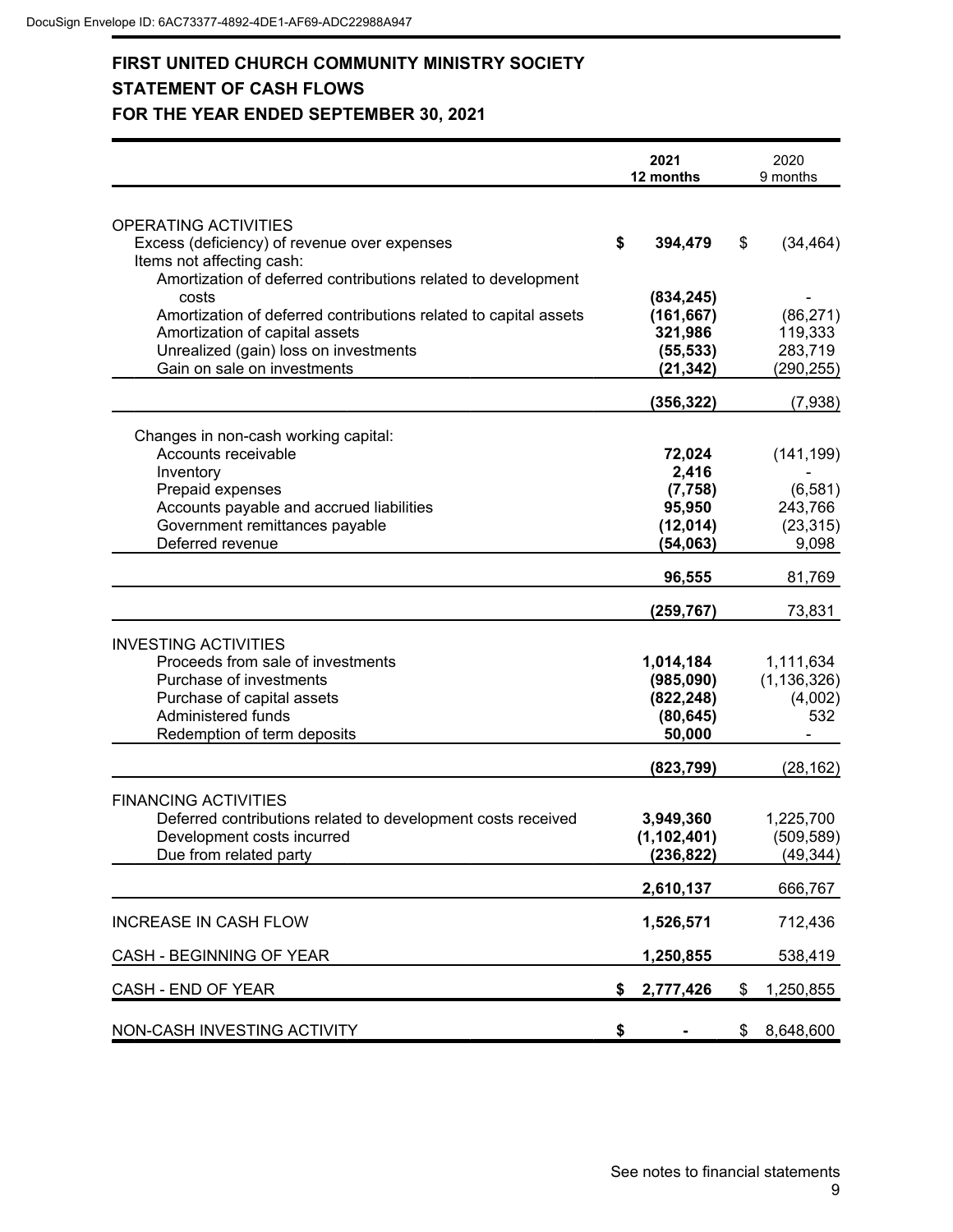#### PURPOSE OF THE SOCIETY

First United Church Community Ministry Society (the "Society") is incorporated under the British Columbia Societies Act. The Society's activities consists of work related to the ministry of social justice, hospitality and pastoral care in the Downtown Eastside of Vancouver. The Society is a registered charity under the Income Tax Act (Canada) and as such is exempt from income taxes.

During the prior year, the Society changed its fiscal year end from December 31 to September 30. Therefore the current year figures represent the twelve month year ended September 30, 2021 and the comparative figures represent the nine month period ended September 30, 2020.

In March 2020, a global health pandemic was declared due to the COVID-19 virus, which has had a significant impact on businesses and not-for-profit organizations through the restrictions put in place by the Canadian and U.S. governments regarding travel, business operations and isolation/quarantine orders. At this time, the extent of the impact that the COVID-19 health pandemic may have on the Society is unknown as this will depend on future developments that are highly uncertain and that cannot be predicted with confidence. These uncertainties arise from the inability to predict the ultimate geographic spread of the disease, and the duration of the outbreak, including the duration of travel restrictions, business closures or disruptions, and quarantine/isolation measures that are currently, or may be put in place by Canada, U.S. and other countries to fight the virus. The Society continues to monitor its operations and assess the impact COVID-19 will have on its operating activities. At this time, the extent of the effect of the COVID-19 pandemic on the Society is uncertain.

#### 1. SUMMARY OF SIGNIFICANT ACCOUNTING POLICIES

These financial statements have been prepared in accordance with Canadian accounting standards for not-for-profit organizations ("ASNPO") under Part III of the CPA Canada Handbook - Accounting. Financial statements prepared in accordance with ASNPO are also in accordance with Canadian generally accepted accounting principles ("GAAP").

These financial statements have, in management's opinion been prepared within reasonable limits of materiality using the significant accounting policies noted below:

The Society's policy is to record revenue and expenses in the statement of operation and then allocate them to the designated funds as follows:

- i) The operating fund is for the Society's operating activities.
- ii) The redevelopment fund is to be used for the redevelopment of the Society's property
- iii) The internally restricted fund is to be used for specific purposes determined by the board of directors.
- (a) Cash

Cash includes cash on hand and balances held with banks.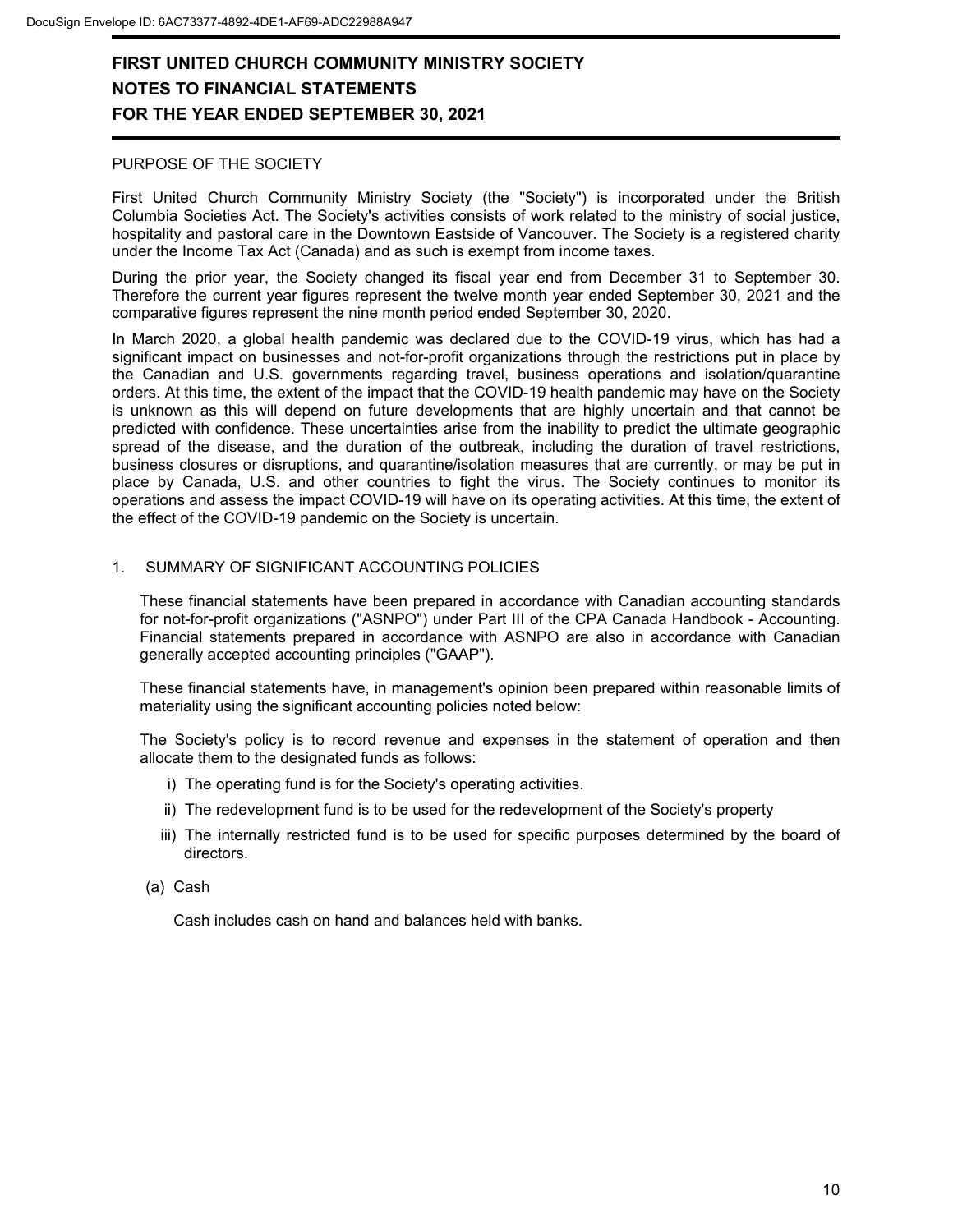#### 1. SUMMARY OF SIGNIFICANT ACCOUNTING POLICIES *(continued)*

(b) Financial instruments

#### i) Measurement

The Society's financial instruments consist of cash, term deposits, investments, accounts receivable, due from related party and accounts payable. The Society initially measures all of its financial assets and liabilities at fair value. The Society subsequently measures all of its financial assets and liabilities at amortized cost, except for investments in equity instruments that are quoted in an active market, which are measured at fair value. Changes in fair value of equity instruments carried at fair value are recognized in the statement of operations.

#### ii) Impairment

Financial assets measured at amortized cost are tested for impairment when there are indicators of impairment. The amount of any write-down that is determined is recognized in the statement of operations. A previously recognized impairment loss may be reversed to the extent of any improvement, provided it is no greater than the amount that would have been reported at the date of the reversal had the impairment not been recognized previously. The amount of the reversal is recognized in the statement of operations in the period in which it is determined.

#### iii) Transaction costs

Transaction costs are recognized in the statement of operations in the period incurred, except for financial instruments that will be subsequently measured at amortized cost. Transaction costs associated with the financial instruments measured at amortized cost are capitalized and are included in the acquisition cost or deducted against proceeds on disposal.

#### (c) Use of estimates

The preparation of financial statements in conformity with Canadian accounting standards for not-for-profit organizations requires management to make estimates and assumptions about future events that affect the reported amounts of assets, liabilities, revenues and expenses as at the end of, or during, the reporting period. Management believes that the estimates used are reasonable and prudent, however, actual results could differ from those estimates. Significant areas requiring the use of management estimates relate to the valuation of accounts receivable, the determination of the useful lives of capital assets used for calculating amortization, measurement of deferred revenue, deferred contributions related to capital assets and development costs and the amounts recorded as accrued liabilities.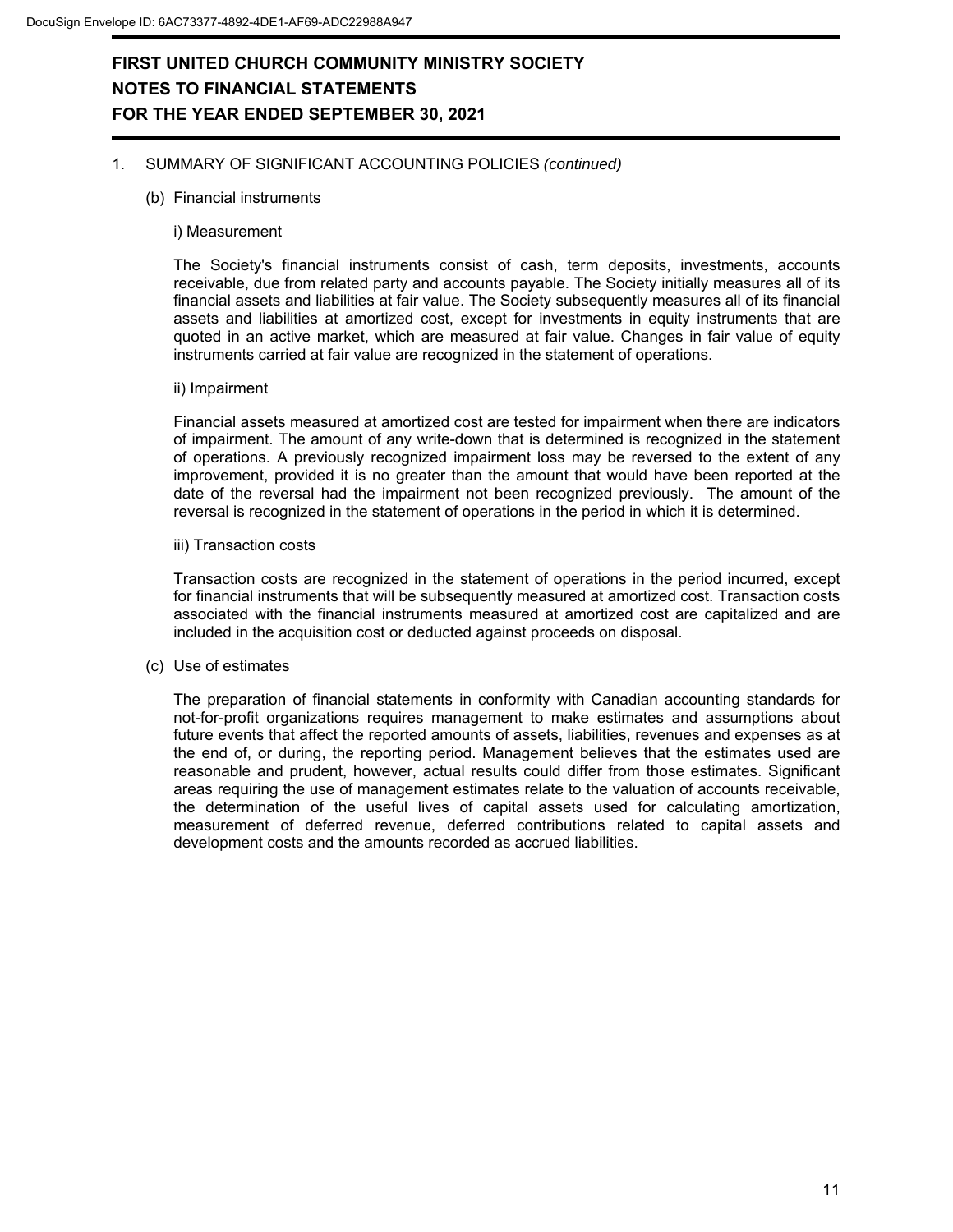#### 1. SUMMARY OF SIGNIFICANT ACCOUNTING POLICIES *(continued)*

(d) Capital assets and development costs

Capital assets are stated at cost less accumulated amortization and amortized over their estimated useful lives on the straight line basis as follows:

| <b>Building</b>              | 5 years       |
|------------------------------|---------------|
| Furniture and equipment      | 5 years       |
| <b>Building improvements</b> | 2 to 10 years |
| Leasehold improvement        | 5 years       |
| Computer equipment           | 5 years       |
| Automobile                   | 10 years      |

The Society's policy is to record a write-down to a capital asset's fair value or replacement cost when conditions indicate that a capital asset is impaired. Such conditions include when the capital asset no longer contributes to the Society's ability to provide goods and services or when the value of future economic benefits or service potential associated with the capital asset is less than its net carrying amount. Write-downs are recognized as an expense in the statement of operations and are not reversed.

The Society has started to incur development costs for the re-development of the building. No amortization will be recorded on the building until the building is substantially put into use.

(e) Revenue recognition

The Society follows the deferral method of accounting for contributions. Restricted contributions are recognized as revenue in the year in which the related expenses are incurred. Unrestricted contributions are recognized as revenue when received or receivable if the amount to be received can be reasonably estimated and collection is reasonably assured.

Investment income, including realized and unrealized capital gains, is recognized in the period the investment income is earned.

Deferred revenue represents operating funding received in the current period that is designated for a subsequent period.

Deferred contributions related to capital assets represent contributions that are restricted for the purchase of capital assets. These contributions are amortized and recognized as revenue on the same basis as the amortization expense related to the acquired capital assets.

Deferred contributions related to development costs represent contributions that are restricted for the future re-development of the building. These contributions are recognized on the same basis as the related development costs and are not amortized at this time, unless the costs relate to expenditures expensed during the year.

(f) Contributed services and materials

The Society benefits from contributed services in the form of volunteer time and contributed materials. Contributed services are not recognized in the financial statements. Contributed materials are recorded at their fair value only when a realizable value of the related benefit can be reasonably estimated and the materials are used in the normal course of operations and would otherwise have been purchased.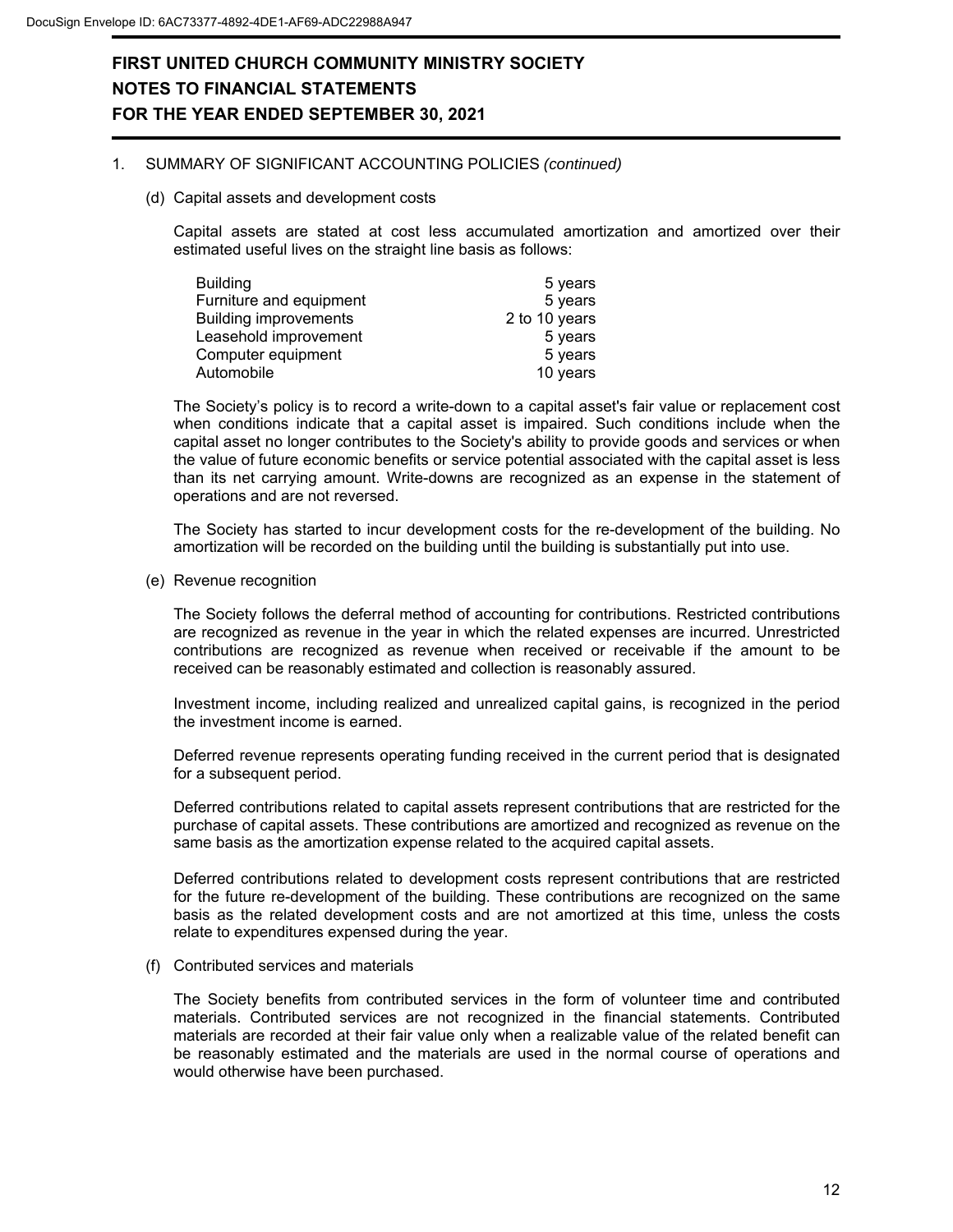#### 1. SUMMARY OF SIGNIFICANT ACCOUNTING POLICIES *(continued)*

(g) Employee future benefits

Eligible employees of the Society participate in a defined benefit plan administered by the United Church of Canada. Pension benefits are expensed during the period that the contributions are made. Although the benefits have been earned under defined benefit plans, because they are multi-employer plans, sufficient information to follow the accounting standards on defined benefit plans is not available. Accordingly, the Society accounts for its employees' pension benefits by following accounting standards for defined contribution plans whereby the costs for the period are recognized as an expense.

#### 2. FINANCIAL INSTRUMENTS RISKS

The Society's financial instruments are described in Note 1(b). In management's opinion, the Society is not exposed to significant credit, liquidity, market, currency, interest rate or other price risks arising from these financial instruments, except as described below. In addition, there has been no significant change in risk exposure from the prior year.

#### *Credit risk*

Credit risk is the risk that one party to a financial instrument will cause a financial loss for the other party by failing to discharge an obligation. The Society's main credit risk relates to accounts receivable and due from related party. The Society maintains, if deemed necessary, provision for potential credit losses, and any such losses to date have been within management's expectations. Although the COVID-19 health pandemic has had a significant impact on many organizations, based on the nature of the Society's accounts receivable, management has determined the Society's credit risk to be minimal and will continue to monitor receivables to mitigate any potential credit risk.

#### *Liquidity risk*

Liquidity risk is the risk that the Society will encounter difficulty in meeting obligations associated with liabilities. The Society is exposed to this risk mainly in respect of its accounts payable. The Society's objective is to have sufficient financial liquidity to meet its financial obligations as they become due. The Society's ability to meet obligations depends on the receipt of government funding and the generosity of its donors. The Society controls liquidity risk by managing its working capital and cash flows. There is increased liquidity risk as a result of the COVID-19 health pandemic, as there is a risk that the Society might not receive as many donations as in the past. The Society will continue to monitor its cash flows and pro-actively communicate with all parties to mitigate this risk and anticipates that its cash reserves will adequately minimize liquidity risk.

#### *Market risk*

Market risk is the risk that the fair value or future cash flows of a financial instrument will fluctuate because of changes in market prices. Market risk comprises three types of risk: currency risk, interest rate risk and other price risk. The Society is mainly exposed to interest rate and other price risks.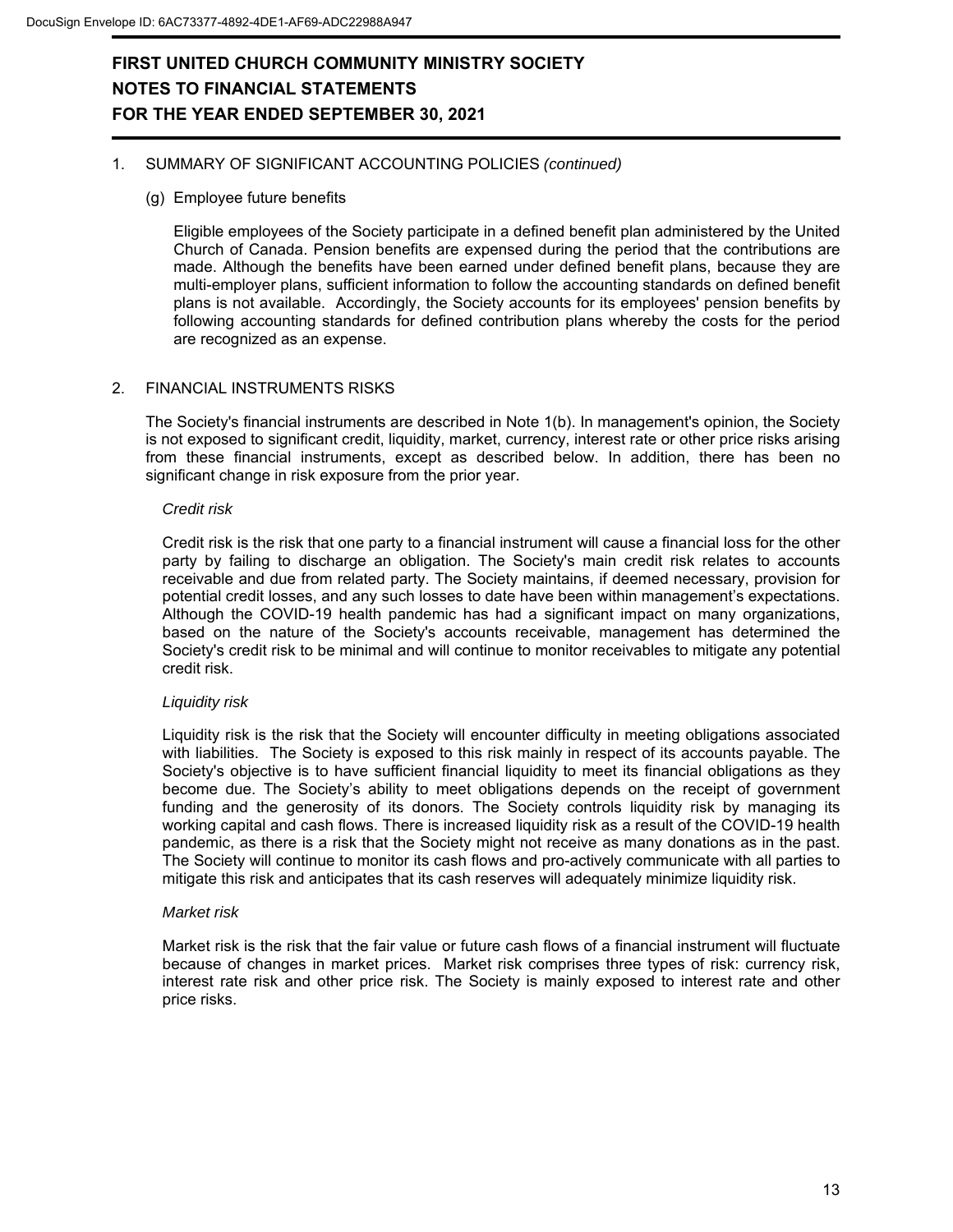#### 2. FINANCIAL INSTRUMENTS RISKS *(continued)*

#### *Interest rate risk*

Interest rate risk is the risk that the value of a financial instrument might be adversely affected by a change in interest rates. The primary financial risk to the Society lies in the exposure of its investment income stream to the effects of fluctuations in market interest rates. Due to the minimal income stream from its investment income, it is management opinion that the Society does not need to mitigate its interest rate risk.

#### *Other price risk*

Other price risk is the risk that the fair value or future cash flows of a financial instrument will fluctuate because of changes in market prices (other than those arising from interest rate risk or currency risk), whether those changes are caused by factors specific to the individual financial instrument or its issuer, or factors affecting all similar financial instruments traded in the market. The Society is exposed to other price risk through its investments. The Society mitigates this risk by maintaining a diversified portfolio and by regularly reviewing its investment structure and strategy.

#### *Concentration of risk and economic dependence*

The Society is economically dependent on BC Housing Management Commission ("BCHMC") for its shelter operating funding. In 2021, BCHMC funding comprised 38% of operating revenue (2020 - 47%)

3. INVESTMENTS

Internally restricted investments consist of a large diversified long term fund invested by the Pacific Mountain Region (PMR) of the United Church of Canada.

#### 4. DUE FROM RELATED PARTY

The Society's board of directors includes one director who is also director on the board of First United Church Social Housing Society ("Housing"). However, the number of common members is such that neither organization can control decisions of the other. In addition, the Society and Housing are related through common management.

During the year, the Society received property management service fees in the amount of \$73,725 (2020 - \$82,500) services provided to Housing.

In addition, Housing paid salaries and benefits in the amount of \$877,811 (2020 - \$468,475) for organization support and staffing services provided by the Society.

Account receivable includes \$323,252 (2020 - \$86,430) due from Housing. Amounts invoiced have receivable terms of 30 days repayment and are interest free and unsecured. Housing has fallen behind on payment under these terms, however, the balance outstanding as at September 30, 2021 has been fully collected as of the date of issuance of these financial statements.

All related party transactions were made in the normal course of operations and have been recorded at the amounts paid or received as established and agreed upon by the related parties.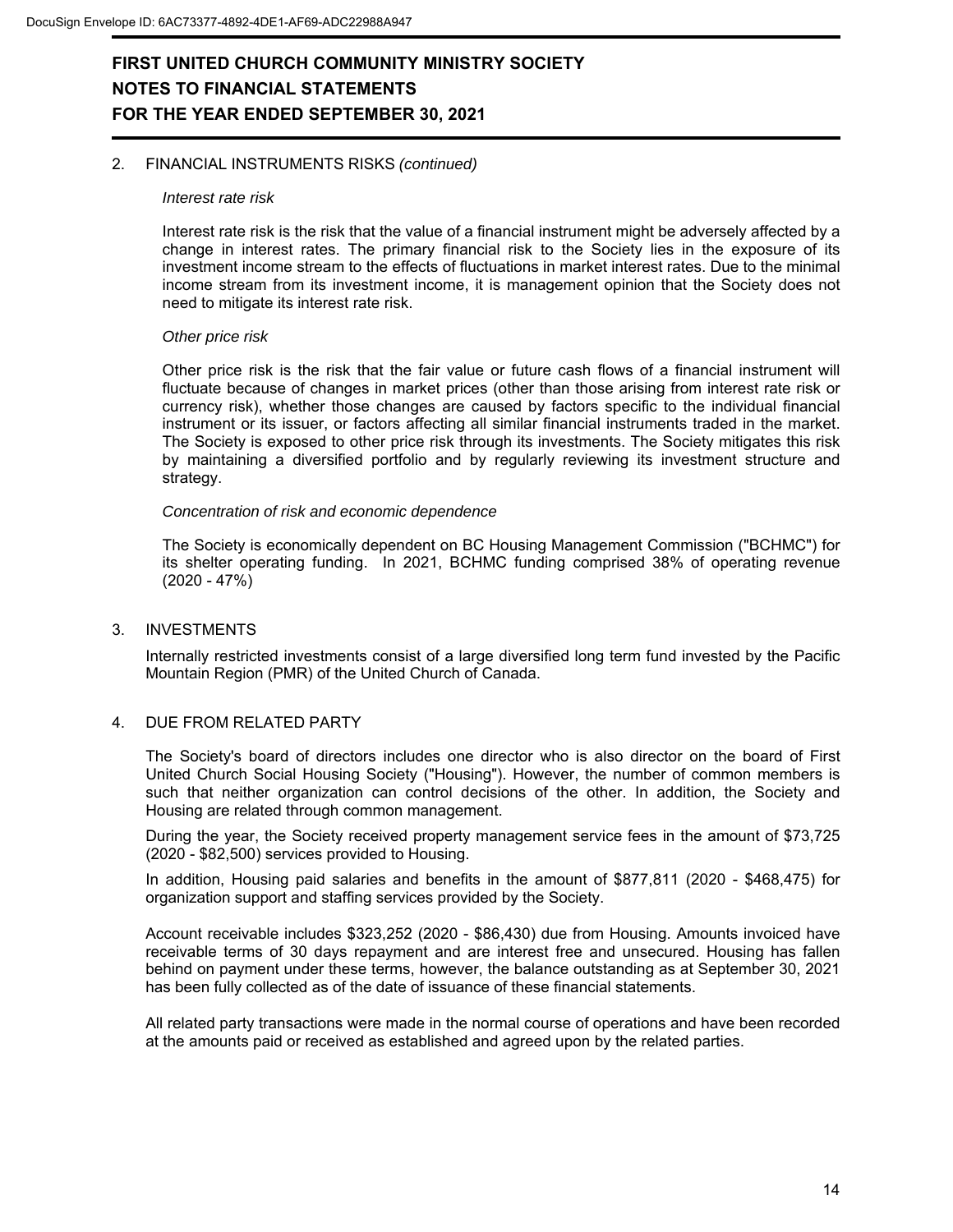### 5. CAPITAL ASSETS

|                                                                                                                                                   | Cost                                                                              |     | Accumulated<br>amortization                                                         |    | 2021<br>Net book<br>value                                              |    | 2020<br>Net book<br>value                                    |
|---------------------------------------------------------------------------------------------------------------------------------------------------|-----------------------------------------------------------------------------------|-----|-------------------------------------------------------------------------------------|----|------------------------------------------------------------------------|----|--------------------------------------------------------------|
| Land<br><b>Building</b><br>Furniture and equipment<br><b>Building improvements</b><br>Leasehold improvements<br>Computer equipment<br>Automobiles | \$<br>8,224,200<br>424,400<br>494.981<br>672,045<br>513,906<br>169,990<br>166,762 | -\$ | -<br>$\overline{\phantom{0}}$<br>328,528<br>671,866<br>195,594<br>149,102<br>36,859 | \$ | 8,224,200<br>424,400<br>166,453<br>179<br>318,312<br>20,888<br>129,903 | \$ | 8,224,200<br>424,400<br>40,584<br>188,268<br>3,998<br>17,335 |
|                                                                                                                                                   | \$<br>10,666,284                                                                  | \$  | 1,381,949                                                                           | S. | 9,284,335                                                              | S  | 8,898,785                                                    |

On September 8, 2020, the Society acquired the land and the building located at 320 East Hastings Street, Vancouver, for a nominal amount of \$10. The Society has recorded the land and building at their fair values of \$8,224,200 and \$424,400, respectively. The City of Vancouver Development Permitting Board granted a conditional development permit on January 25, 2021. The building is expected to be demolished in the summer of 2022 to allow for the construction of a new building.

### 6. DEVELOPMENT COSTS

The Society is redeveloping its property and has incurred development costs towards this project.

|                                                                            | 2021                 | 2020              |
|----------------------------------------------------------------------------|----------------------|-------------------|
| Balance at beginning of year<br>Development costs incurred during the year | 609.540<br>1,102,401 | 99.951<br>509,589 |
|                                                                            | 1.711.941            | 609,540           |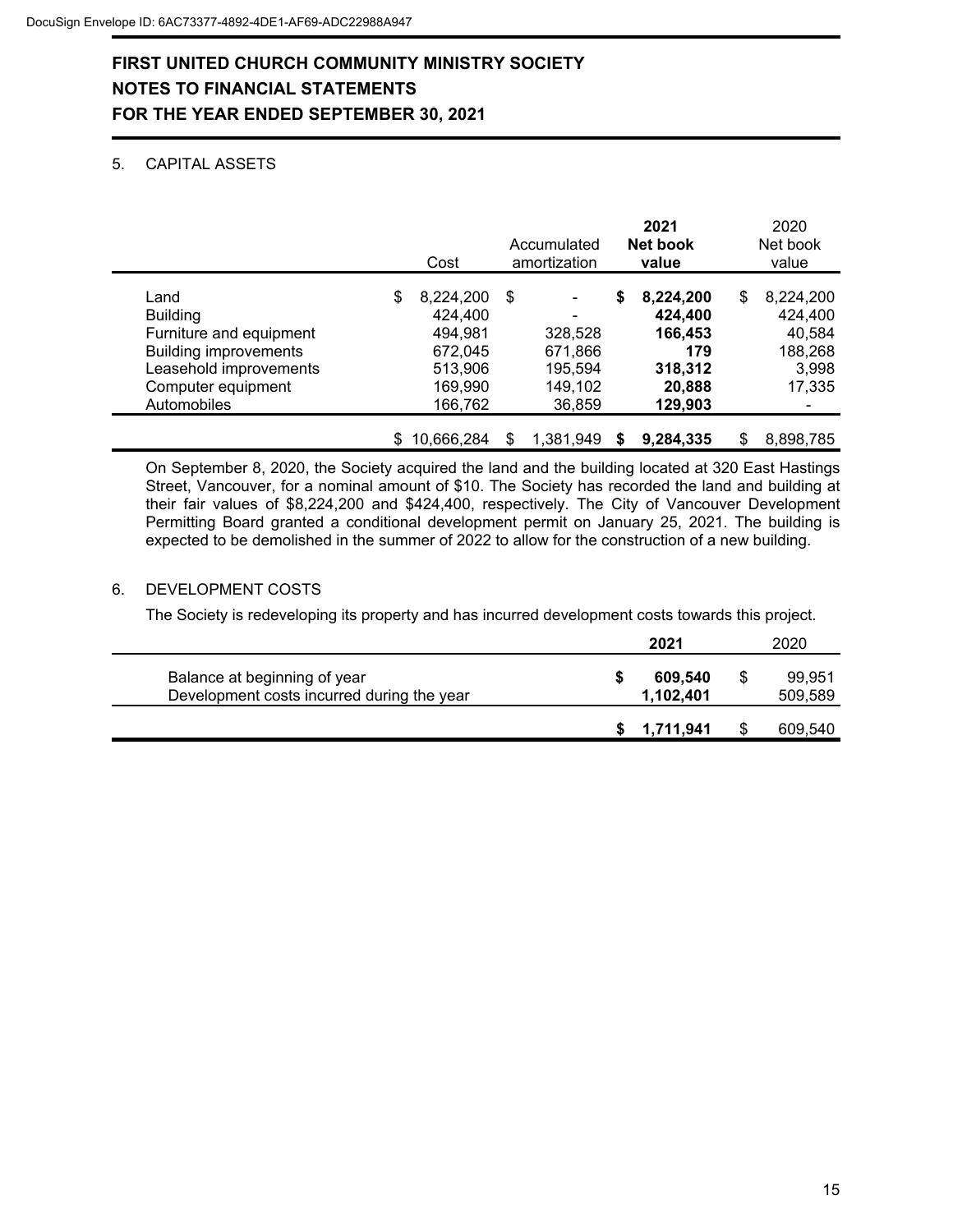#### 7. DEFERRED REVENUE

Deferred revenue represents funds received in advance for the purpose of delivering specific programs or special projects, the costs for which have not yet been incurred. The amounts will be recognized as revenue in subsequent years when the expenses are incurred.

|                                                                                     | 2021                        |   | 2020                  |
|-------------------------------------------------------------------------------------|-----------------------------|---|-----------------------|
| Balance at beginning of year<br>Contributions recognized as revenue during the year | \$<br>298,359<br>(245, 351) | S | 289,261<br>(192, 270) |
| Subtotal                                                                            | 53,008                      |   | 96,991                |
| <b>BC Housing Management Commission</b>                                             | 145,038                     |   | 145,038               |
| <b>Street to Home Foundation</b>                                                    | 25,000                      |   |                       |
| Seedlings grant                                                                     | 15,000                      |   |                       |
| ProVision                                                                           | 6,250                       |   |                       |
| Hockey Helps the Homeless                                                           |                             |   | 35,750                |
| <b>City of Vancouver Renter Services</b>                                            |                             |   | 14,236                |
| <b>City of Vancouver Community Services</b>                                         |                             |   | 6,344                 |
|                                                                                     | 191,288                     |   | 201,368               |
|                                                                                     | \$<br>244,296               | S | 298,359               |

#### 8. DEFERRED CONTRIBUTIONS RELATED TO CAPITAL ASSETS

Deferred contributions related to capital assets, represent restricted contributions that have been spent to purchase capital assets. These contributions are amortized at the same rate as the underlying assets.

|                                                                                                  | 2021      | 2020          |
|--------------------------------------------------------------------------------------------------|-----------|---------------|
| Balance at beginning of year                                                                     | 595,919   | \$<br>257,790 |
| Building, 320 East Hastings Street, Vancouver (Note 5)                                           | ۰         | 424,400       |
| Contributions received during the year<br>Less amortization of deferred contributions related to | ۰         | 424,400       |
| capital assets                                                                                   | (161,667) | (86,271)      |
|                                                                                                  | 434.252   | 595,919       |

### 9. DEFERRED CONTRIBUTIONS RELATED TO DEVELOPMENT COSTS

Deferred contributions related to development costs represent funds received in advance for the future development of its property and certain related expenditures.

|                                                                                                                               | 2021                                 | 2020                                            |
|-------------------------------------------------------------------------------------------------------------------------------|--------------------------------------|-------------------------------------------------|
| Balance at beginning of year<br>Contributions received during the year<br>Contributions recognized as revenue during the year | 1,312,931<br>3,949,360<br>(834, 245) | 87.231<br>1,225,700<br>$\overline{\phantom{0}}$ |
|                                                                                                                               | 4,428,046                            | 1.312.931                                       |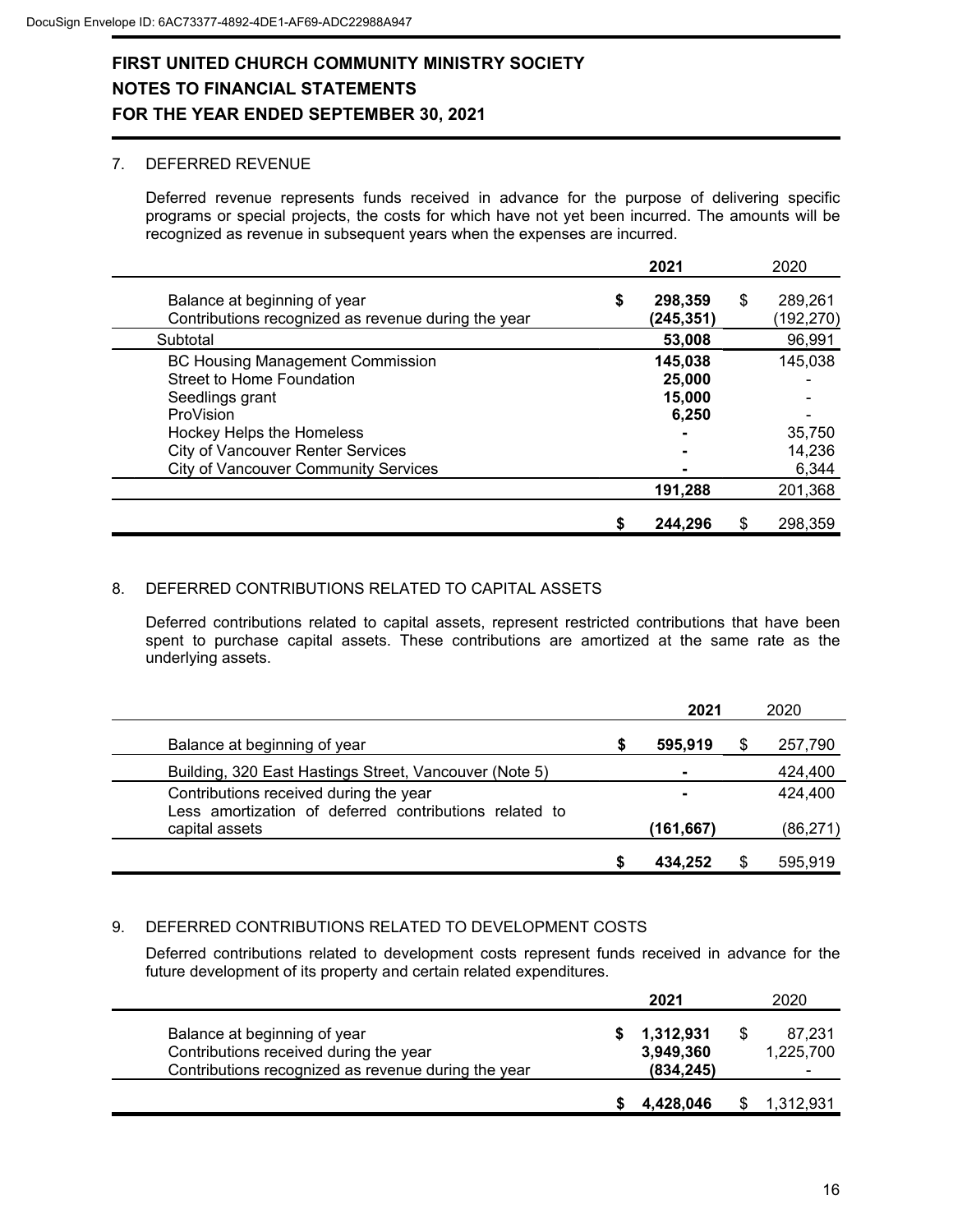#### 10. DONATIONS IN-KIND

In addition to monetary donations, the Society receives donations in-kind. During the year, the Society received donations of food and supplies in the amount of \$25,757 (2020 - \$37,482). These amounts have been recorded as donation revenue and a corresponding expense has been included in general and program expense.

During the year, the Society received equity shares traded on a public stock exchange. The shares were recorded at fair market value as at the date they were contributed and sold shortly after. Total revenue of \$30,229 (2020 - \$23,372) from those donations in-kind was included in donation revenue in the statement of operations.

#### 11. INTERNALLY RESTRICTED FUNDS

Internally restricted funds are to be used for specific purposes determined by the Board of Directors and the capital would only be used for general operations on a temporary basis or in extraordinary circumstances. Income earned on the original donations is used to fund charitable program expenses, unless otherwise approved by the Board of Directors.

|                                                        |   | 2021                         |  | 2020                         |  |
|--------------------------------------------------------|---|------------------------------|--|------------------------------|--|
| Chalmers fund<br>Brownridge fund<br>Mountain View fund | S | 869,989<br>115,672<br>70.755 |  | 812,622<br>108,045<br>66,089 |  |
|                                                        |   | 1,056,416                    |  | 986,756                      |  |

#### 12. OPERATING LEASE COMMITMENTS

The Society has entered into agreements for the lease of equipment and properties leases due to the reallocation for the redevelopment expiring at varying dates through December 2026. Minimum lease payments under these agreements during the next five fiscal years are anticipated to be as follows:

| 2022 | \$<br>210.651 |
|------|---------------|
| 2023 | 183,606       |
| 2024 | 23.827        |
| 2025 | 16.811        |
| 2026 | 7.985         |

#### 13. PENSION PLAN

Retirement benefits for employees of the Society are provided through the pension plan of The United Church of Canada (the "Plan"). The Plan is a multi-employer pension plan which provides pensions for members of the Ministry personal and lay employees of the Office of the General Council and any Regional Council or Pastoral Charge of the United Church of Canada. The Plan is a contributory defined benefit pension plan which is financed by contributions from participating employers and employees, and by the investment earnings of the Plan.

The Society's expense for the year in respect of pension contributions for eligible employees to the defined benefit pension plan amounted to \$127,200 (2020 - \$55,566) and has been recorded as salaries and benefits expense in the statement of operations.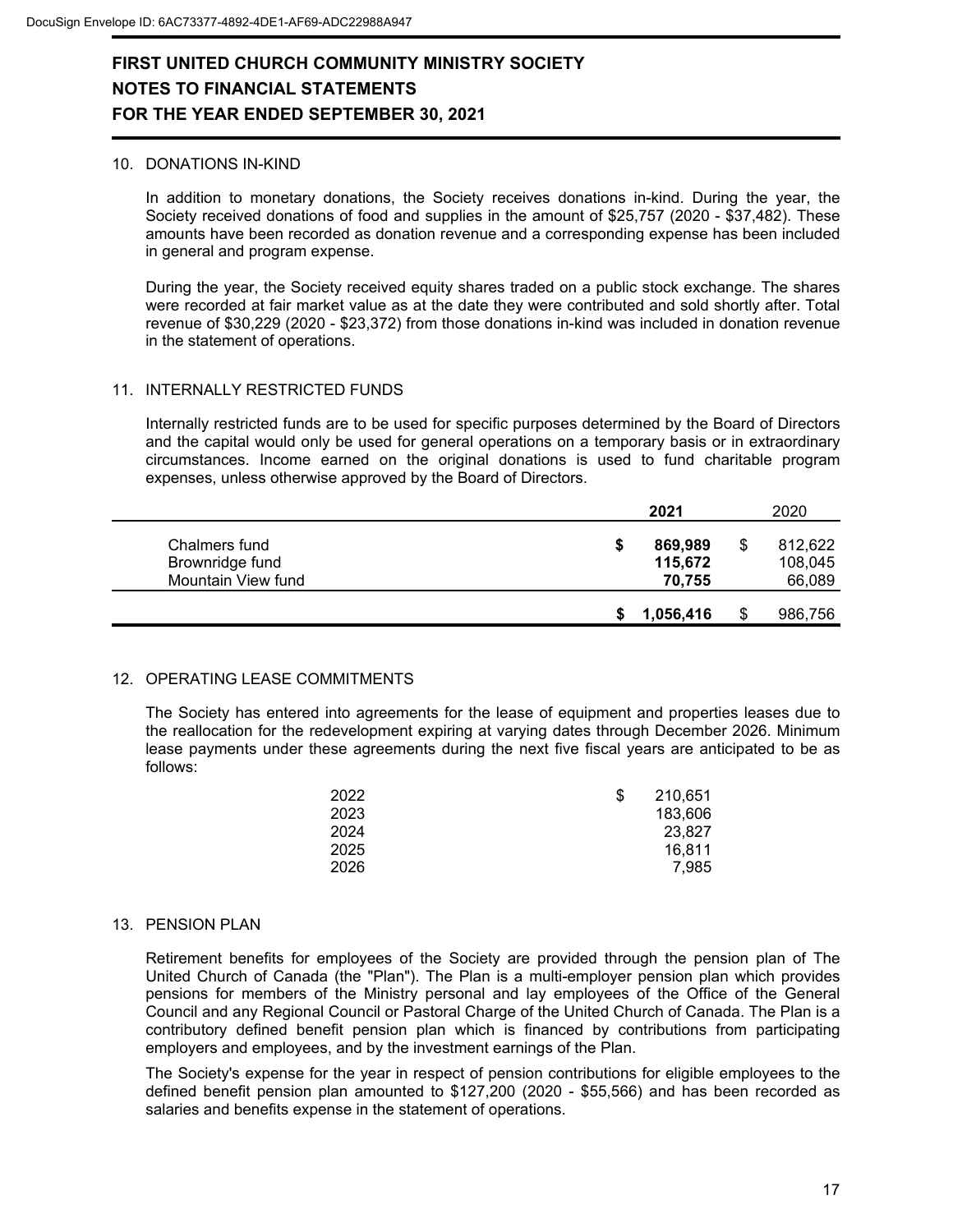#### 14. SALARIES AND EMPLOYEE BENEFITS

Salaries and employee benefits expense for the year includes ten employees who are senior management of the Society who earned over \$75,000 each for a total of \$947,453 (2020 – two employees that each earned over \$75,000 for a total of \$181,962).

#### 15. FUNDS IN TRUST

The Pacific Mountain Region - United Church of Canada ("PMR") holds an amount of \$2,000,000 (the "Capital") in trust for the purpose of assisting in the redevelopment of the Society's property. The Society may access the Capital provided that it has progressed from planning to construction. The Society has requested an extension to December 31, 2022 and PMR has granted the extension. The Society submitted a development permit application on September 24, 2020. A conditional development permit was granted January 25, 2021.

Investment income from the Capital is available for use by the Society in the planning stage.

The Fund is administered by PMR and the value of the Fund allocated to the Society at September 30, 2021 was \$3,770,644 (2020 - \$3,328,987).